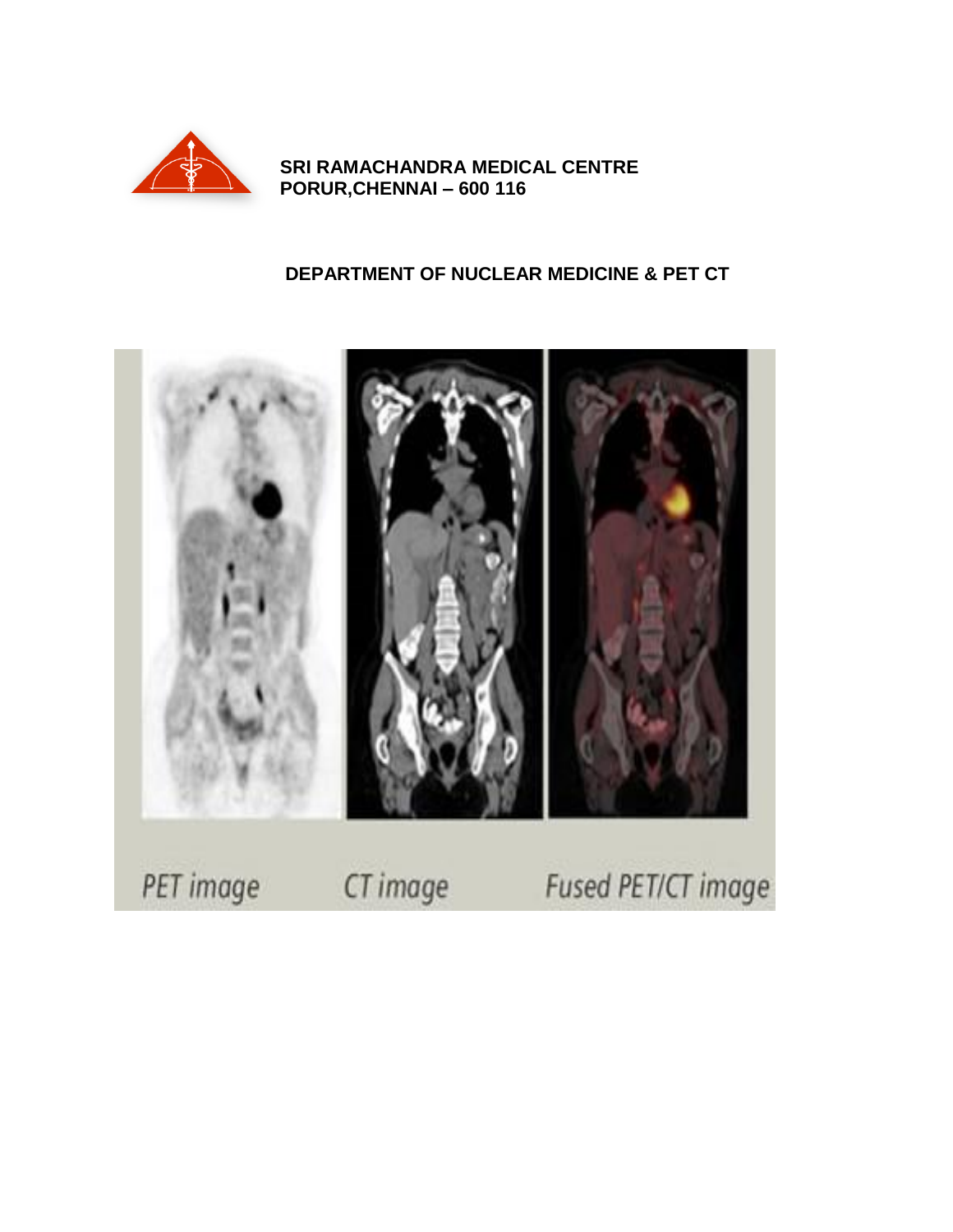

# **SIEMENS BIOGRAPH HORIZON WITH TrueV**

#### **WHAT IS PET?**

PET is an acronym for **Positron Emission Tomography**

PET uses radiation or nuclear medicine imaging to produce 3-dimensional color images of the functional processes within the human body.

A Computed Tomography (CT) scan shows the structure. Merging these two scans into one highly sophisticated PET/CT imaging technique provides detailed information about presence or spread of disease and accurately identifies its precise location.

#### **HOW DOES PET WORK?**

Radioactive glucose (sugar) called a radiotracer is injected into the vein of patient arm. The tracer travels through the body and is absorbed by the organs and tissues being studied. The energy given off by the tracer substance is converted into 3-dimensional pictures.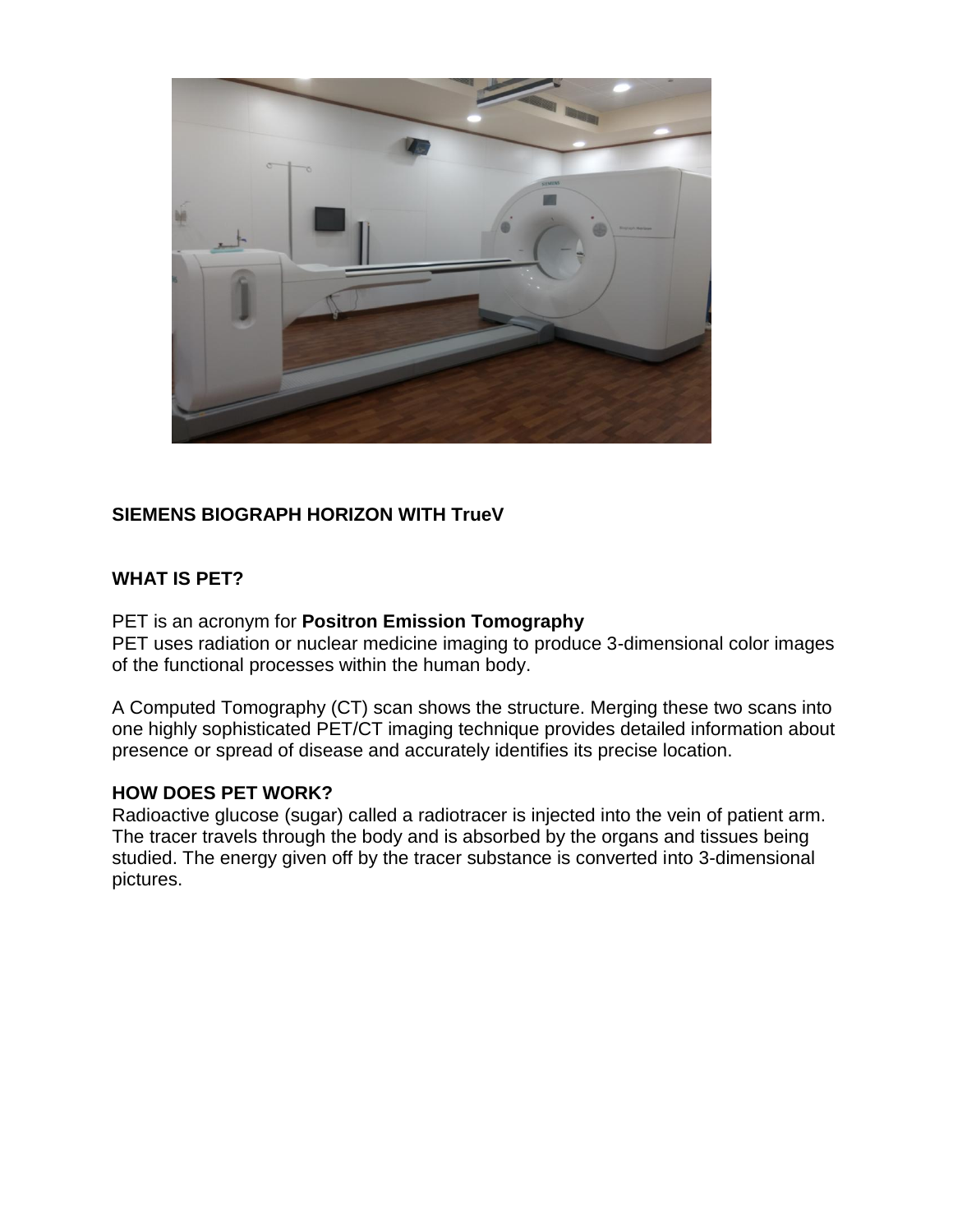#### **PATIENT PREPARATION**

**Prior appointment is needed.**

**Overnight fasting is required.**

**● Take regular medications with water except diabetic medications.** 

**● Blood glucose should be less than 130 -140 before the injection of radioactive glucose.** 

- **● Expect the procedure to last minimum of 2-3 hours.**
- **Wear Comfortable dress (Dress to be changed before the scan)**
- **If allergic to any medications please inform us**
- **Bring all old reports**
- **Blood urea, Serum creatinine, Report (Not More than 10 days Old)**
- **For In Patient – Fix IV line**
- **Contact No : 044 - 45928500 EXTN : 194, 3459**
- ● **APPOINTMENT IS LIABLE TO GET DELAYED / CANCELLED DEPENDING UPON THE AVAILABILITY OF ISOTOPE.**
- **APPOINTMENT WILL NOT BE GIVEN OVER PHONE /E-MAIL AS PATIENT/THE ATTENDER WILL BE GIVEN THE INSTRUCTIONS IN PERSON**

## **INDICATIONS FOR PET SCAN**

The PET-CT is used mainly in oncological conditions as well as in some cardiologic and neurological conditions.

- $\div$  The early identification of neoplastic lesions
- $\div$  An assessment of the progression of the neoplasm
- $\div$  Precise treatment planning (e.g. radiotherapy)
- Precise pre-surgery planning (accurate determination of the spread of the tumour)
- $\div$  The early evaluation of the effectiveness of treatment
- The fastest possible detection of any recurrence of neoplastic disease.
- **↑ PET-CT Brain (For Dementia)**
- Cardiac PET-CT for Myocardial Viability